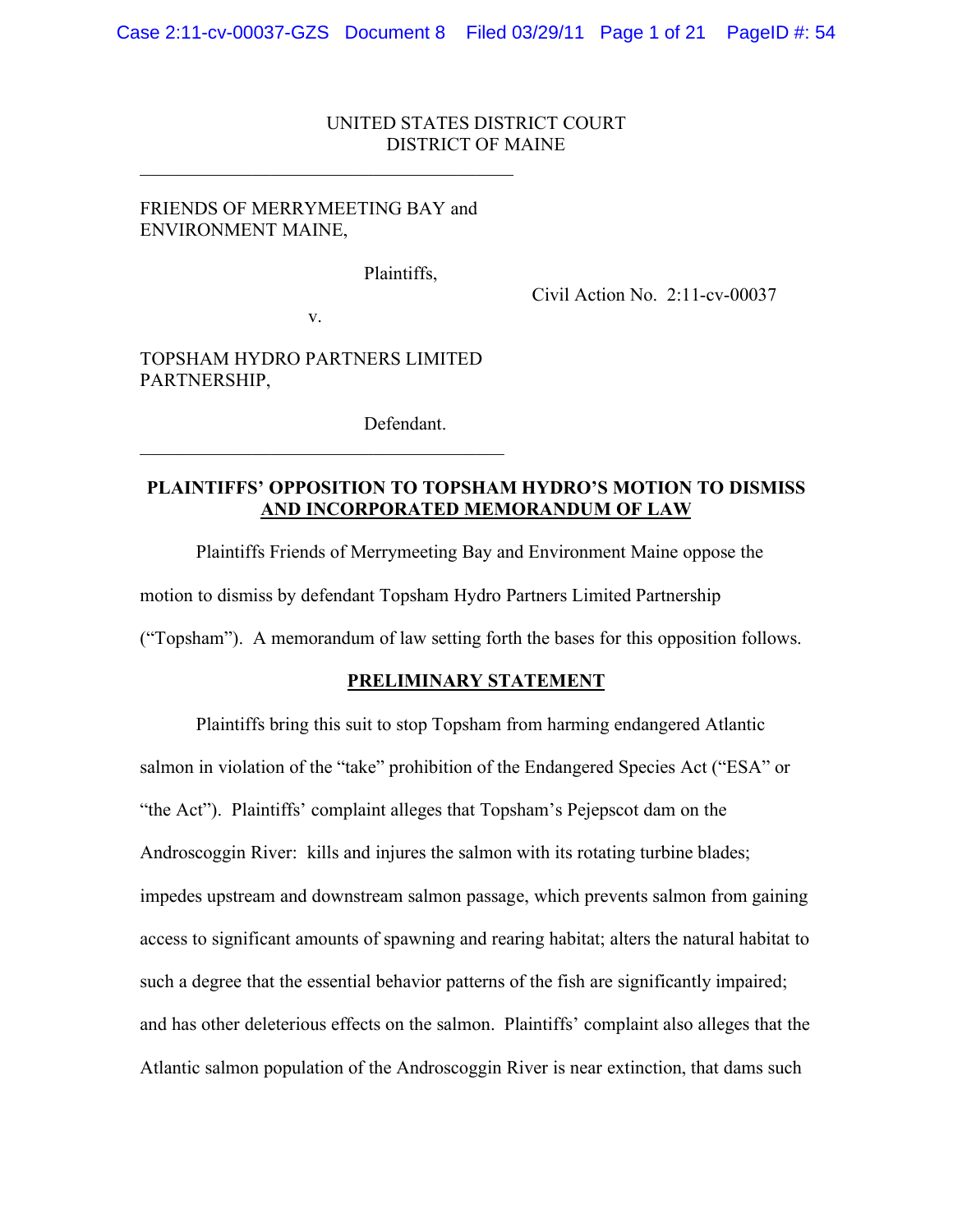as Topsham's are a significant cause of the salmon's current peril, and that immediate measures are needed to protect the remaining salmon from the effects of these dams.

Topsham denies none of these allegations in its motion to dismiss. Instead, it urges this Court to decline to hear the case. Despite the ESA's clear grant of jurisdiction to the district courts to entertain suits to "enforce any … provision" of the Act, 16 U.S.C.  $\S 1343(g)(1)$ , Topsham argues that this Court lacks jurisdiction. The company bases this argument on two flawed propositions: first, that only the National Marine Fisheries Service ("NMFS") and the United States Fish and Wildlife Service ("USFWS") (collectively, the "Services") have the authority to determine whether a "take" has occurred; and second, that the true focus of Plaintiffs' suit must thus be the federal government's implementation of the ESA, and not Topsham's ongoing violation of the ESA. This view of the law is fundamentally inconsistent with the language and structure of the statute, and has been rejected by the Court of Appeals for the First Circuit and other courts.

Plaintiffs have sued Topsham, and not the federal government, because it is Topsham, and not the federal government, whose Androscoggin River dam is harming endangered Atlantic salmon. (Indeed, in their formal statement listing the Androscoggin salmon population as endangered under the ESA, the Services declared the river's dams to be a "significant threat" to the population's survival.) This Court has jurisdiction over this case under the plain terms of the ESA, and it should not hesitate to exercise that jurisdiction to save this historic and imperiled species.

2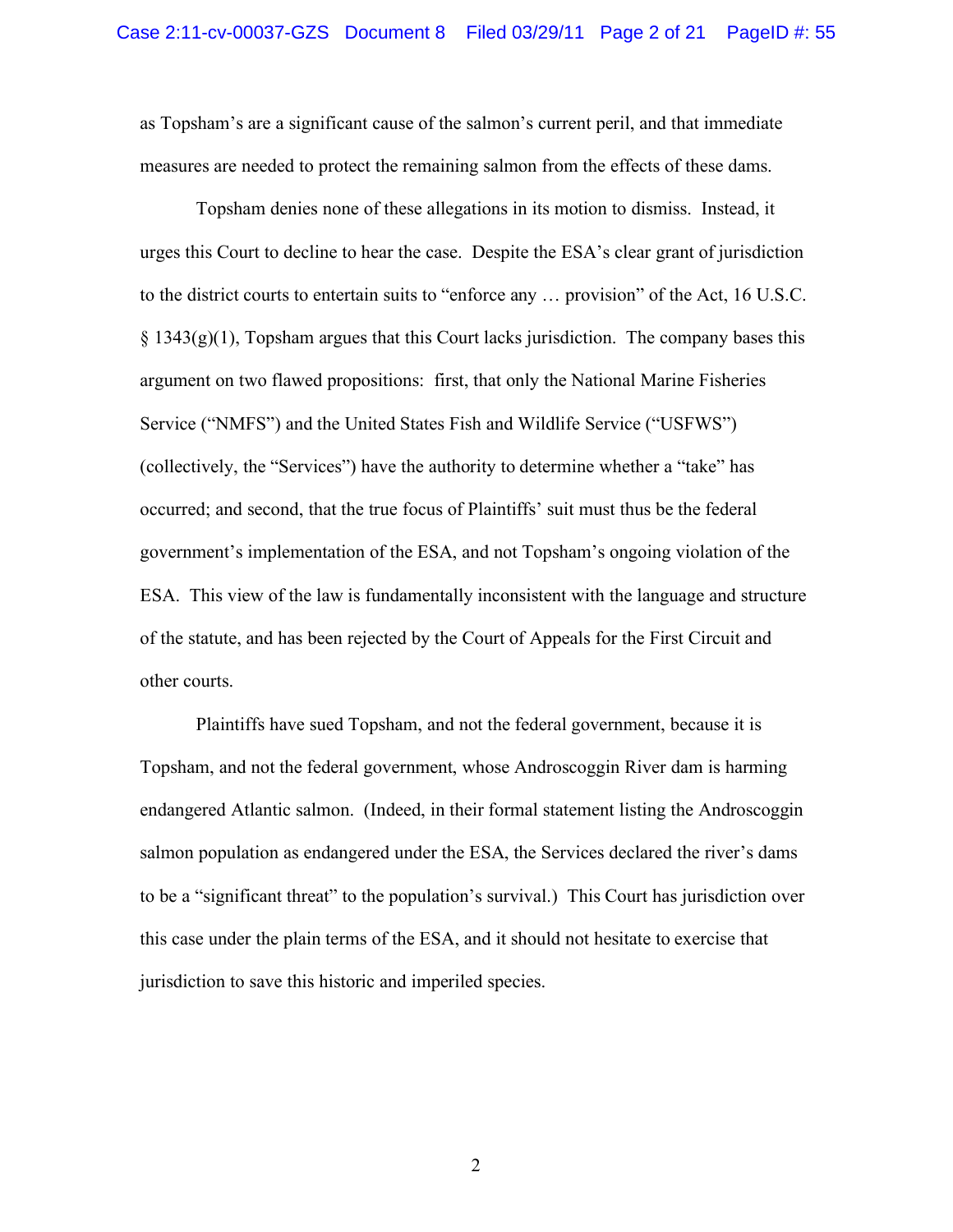#### **STANDARD OF REVIEW**

Although it does not differentiate its arguments between the two, Topsham brings its motion to dismiss under both Fed. R. Civ. P.  $12(b)(1)$  and  $12(b)(6)$ . For Rule  $12(b)(1)$ motions adjudicated on the pleadings, courts "take as true all well-pleaded facts in the plaintiffs' complaints, scrutinize them in the light most hospitable to the plaintiffs' theory of liability, and draw all reasonable inferences therefrom in the plaintiffs' favor." Fothergill v. United States, 566 F.3d 248, 251 (1st Cir. 2009), cert. denied, 130 S.Ct. 1892 (2010). Similarly, under Rule 12(b)(6) "[t]he factual allegations of the complaint are to be accepted as true, and all reasonable inferences that might be drawn from them are indulged in favor of the pleader." Gorski v. New Hampshire Dep't of Corrections, 290 F.3d 466, 473 (1st Cir. 2002). A case may be dismissed under Rule 12(b)(6) "only if it is clear that no relief could be granted under any set of facts that could be proved consistent with the allegations." Id. (citation and internal quotations omitted).

#### **PLAINTIFFS' "TAKE" CLAIM AGAINST TOPSHAM**

Citizens are authorized to commence a civil action to enjoin any person "alleged to be in violation of any provision" of the Act. 16 U.S.C.  $\S$  1540(g)(1).

#### **I. THE TAKE PROHIBITION**

Section 9 of the ESA makes it unlawful for any person to "take" an endangered species unless authorized to do so under the Act. 16 U.S.C. § 1538(a)(1) & (a)(1)(B). An "endangered species" is a species that has been so listed because it "is in danger of extinction throughout all or a significant part of its range." 16 U.S.C. § 1532(6).

The term "take" means, *inter alia*, to "kill," "harass," or "harm" a member of a protected species. 16 U.S.C. § 1532(19). By USFWS regulation, actions or omissions

3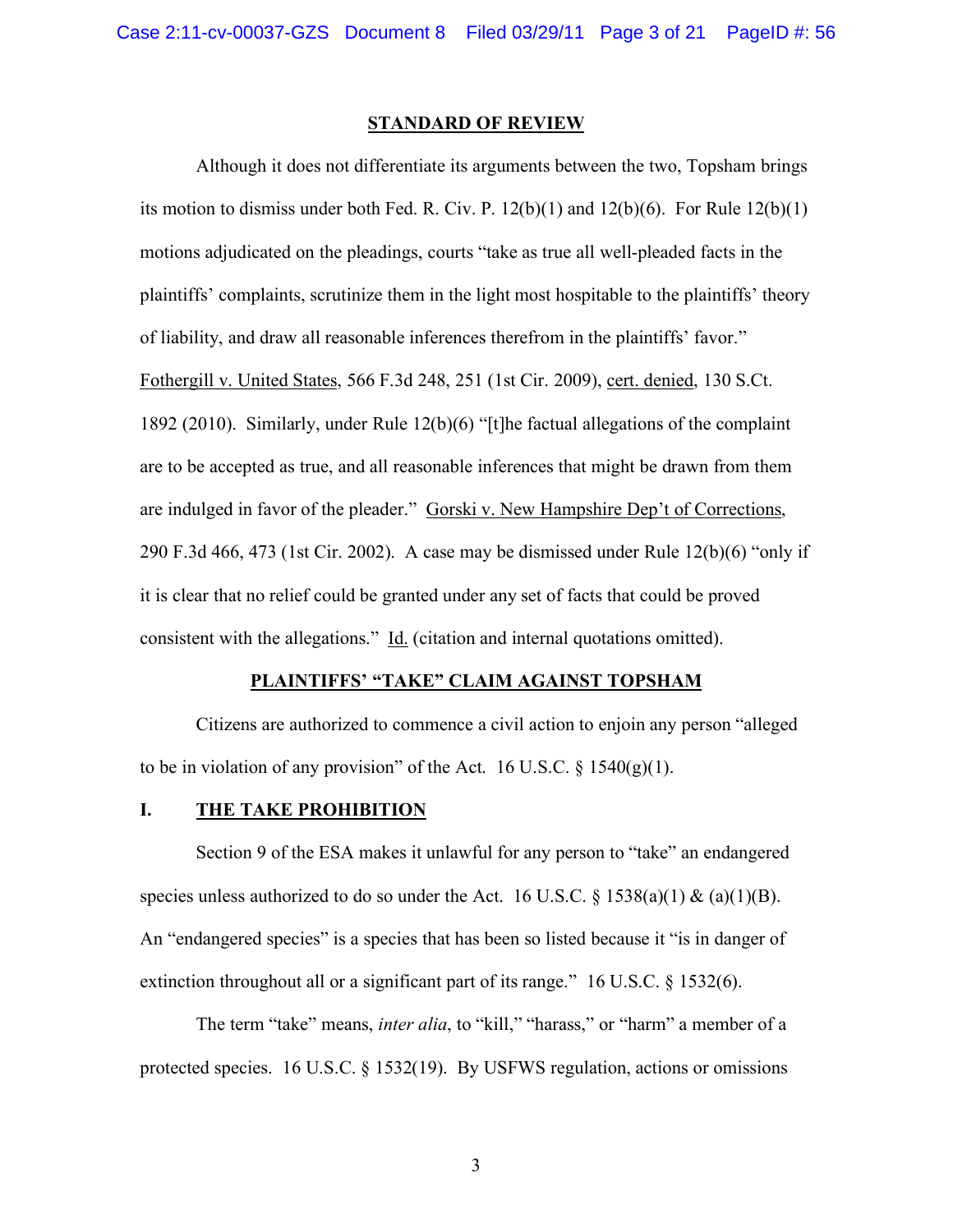will be found to "harass" an animal if they "significantly disrupt normal behavior patterns" such as "breeding, feeding, or sheltering," and will be found to "harm" the animal if they "actually kill[] or injure[] … by significantly impairing essential behavioral patterns, including breeding, feeding, or sheltering." 50 C.F.R. § 17.3. A NMFS regulation further defines "harm" as including habitat modification where a causal link is established between such modification and injury or death of a listed species. 50 C.F.R. § 222.102. In publishing that rule, NMFS listed the following among its examples of activities that may modify habitat and thus cause a take:

1. Constructing or maintaining barriers that eliminate or impede a listed species' access to habitat or ability to migrate;

\* \* \*

4. Removing or altering rocks, soil, gravel, vegetation or other physical structures that are essential to the integrity and function of a listed species' habitat;

\* \* \*

5. Removing water or otherwise altering streamflow when it significantly impairs spawning, migration, feeding or other essential behavior patterns; [and]

\* \* \*

7. Constructing or operating dams or water diversion structures with inadequate fish screens or fish passage facilities in a listed species' habitat …

64 Fed. Reg. 60,727, 60,730 (Nov. 8, 1999).

### **II. TOPSHAM'S TAKE OF ATLANTIC SALMON**

The allegations in Plaintiffs' complaint – which are not denied in the motion to

dismiss – plainly make out a case for illegal "take" against Topsham.

Topsham owns and operates Pejepscot hydroelectric dam on the Androscoggin

River. Complaint ¶ 7. The Androscoggin River population of Atlantic salmon is listed as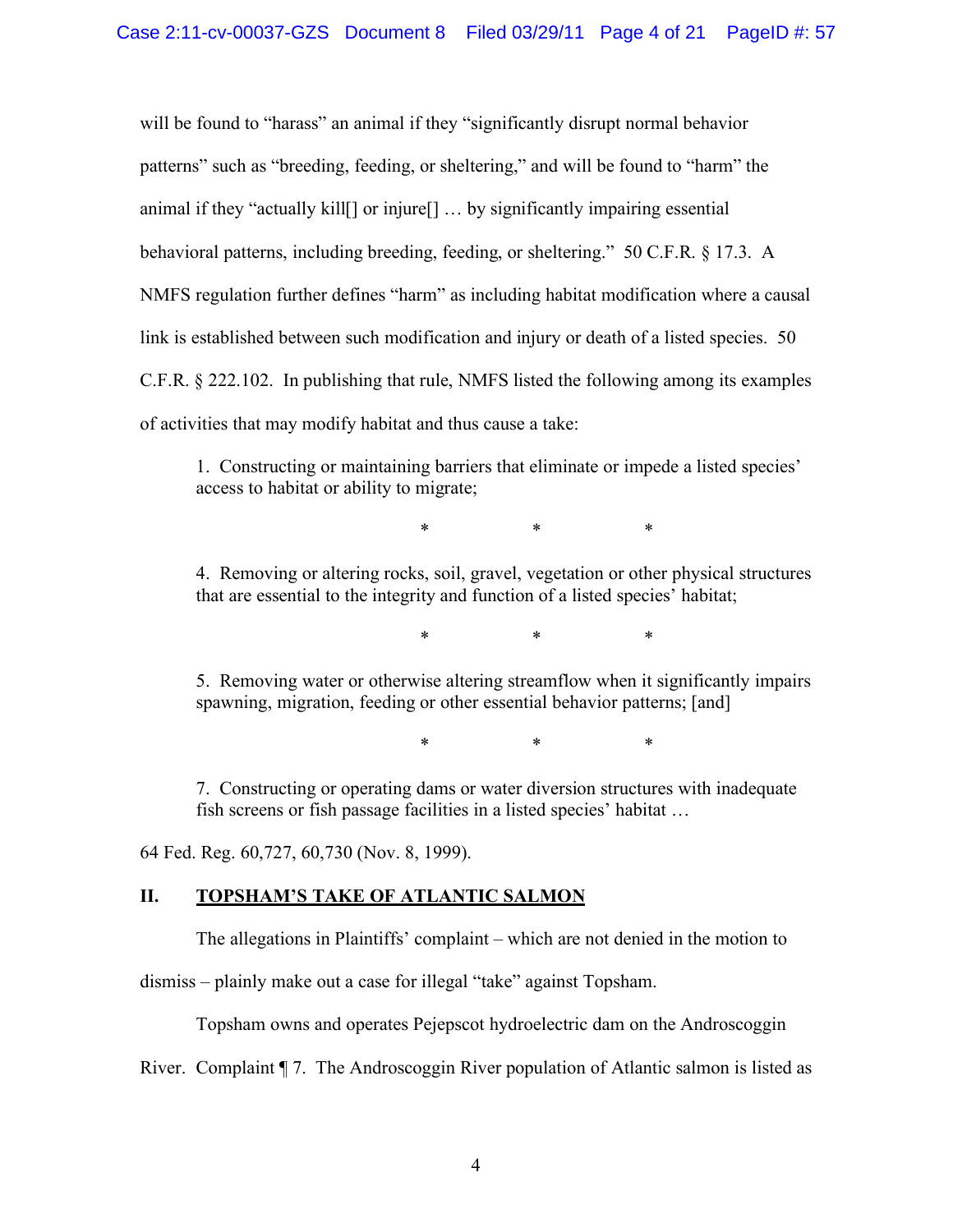an "endangered species" under the ESA. Complaint ¶¶ 16-17; 74 Fed. Reg. 29,344 (June 19, 2009). The portion of the Androscoggin River where Pejepscot dam is located and the other portions of the river affected by the dam are part of the "critical habitat" for the endangered salmon (*i.e.*, the habitat is deemed "essential to the conservation of the species"). 16 U.S.C. § 1532(5)(A)(i); 74 Fed. Reg. 29,300 (June 19, 2009); Complaint ¶ 17.

Historically, the Androscoggin River, along with the neighboring Kennebec River, had the largest Atlantic salmon runs in the United States, estimated at more than 100,000 adults each year. Complaint ¶ 13. Now, according to recent annual surveys done by the Maine Atlantic Salmon Commission, the number of adult Atlantic salmon returning to the Androscoggin River each year is dangerously low. For example, only ten salmon returned in 2010. Complaint [13.

The complaint makes the following allegations regarding the adverse effects of Pejepscot dam on Atlantic salmon:

a. The dam's turbines kill and injure out-migrating salmon when the salmon attempt to pass through them.

b. The dam severely limits upstream passage of salmon, preventing access to significant amounts of spawning and rearing habitat.

c. Facilities meant to allow the salmon to pass around or through the dam cause delays in passage, resulting in incremental losses of salmon smolts, pre-spawn adults, and adults.

d. The dam is a barrier to the migration of other fish whose presence is necessary for the salmon to complete their life cycle.

e. The dam adversely alters predator-prey assemblages, such as the ability of the salmon to detect and avoid predators.

f. The dam creates slow-moving impoundments in formerly freeflowing reaches. These altered habitats are less suitable for spawning and rearing of salmon and contribute to the dam's significant impairment of essential behavior patterns of the salmon. In addition, these conditions may favor non-native competitors at the expense of the native salmon.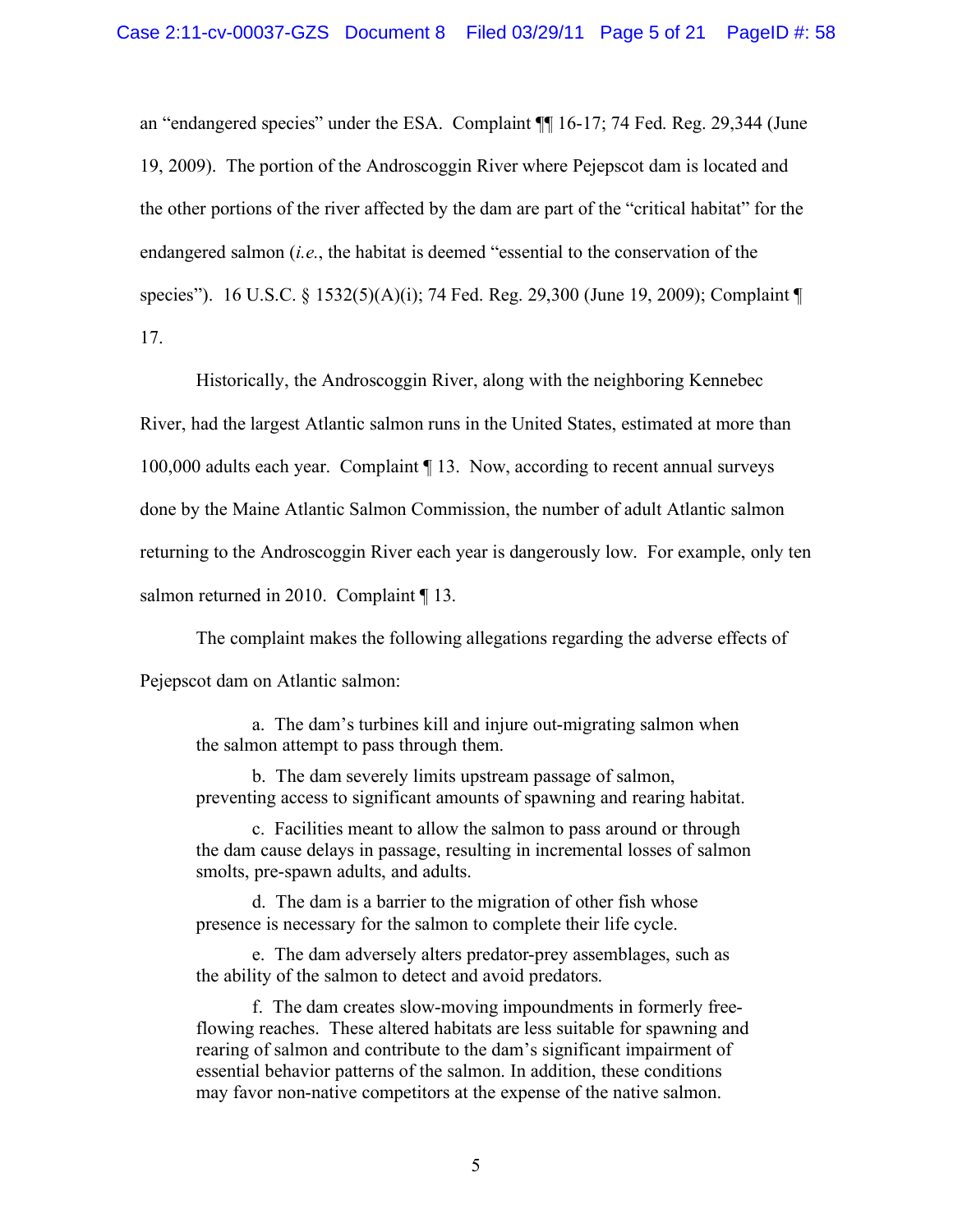g. The dam results in adverse hydrological changes, adverse changes to stream and river beds, interruption of natural sediment and debris transport, and changes in water temperature, all of which contribute to the dam's significant impairment of essential behavior patterns.

Complaint ¶ 24.

The substance of these allegations is supported by findings made by the Services themselves. In their decision to list the Androscoggin River population of Atlantic salmon as endangered, NMFS and USFWS found that dams play a major role in imperiling the salmon.

The National Research Council stated in 2004 that the greatest impediment to self-sustaining Atlantic salmon populations in Maine is obstructed fish passage and degraded habitat caused by dams … Dams are known to typically kill or injure between 10 and 30 percent of all fish entrained at turbines. With rivers containing multiple hydropower dams, these cumulative losses could compromise entire year classes of Atlantic salmon … [D]ams remain a direct and significant threat to Atlantic salmon."

74 Fed. Reg. at 29,362 (citation omitted); Complaint ¶ 26. The Services further noted that dams "are among the leading causes of both historical declines and contemporary low abundance" of Androscoggin River salmon, and that they "have led to a situation where salmon abundance and distribution has been greatly reduced, and thus the species is more vulnerable to extinction." 74 Fed. Reg. at 29,366-29,367 (citation omitted); Complaint ¶ 26. "Therefore," the Services concluded, "dams represent a significant threat to the survival and recovery" of the Androscoggin salmon population. 74 Fed. Reg. at 29,367; Complaint ¶ 26.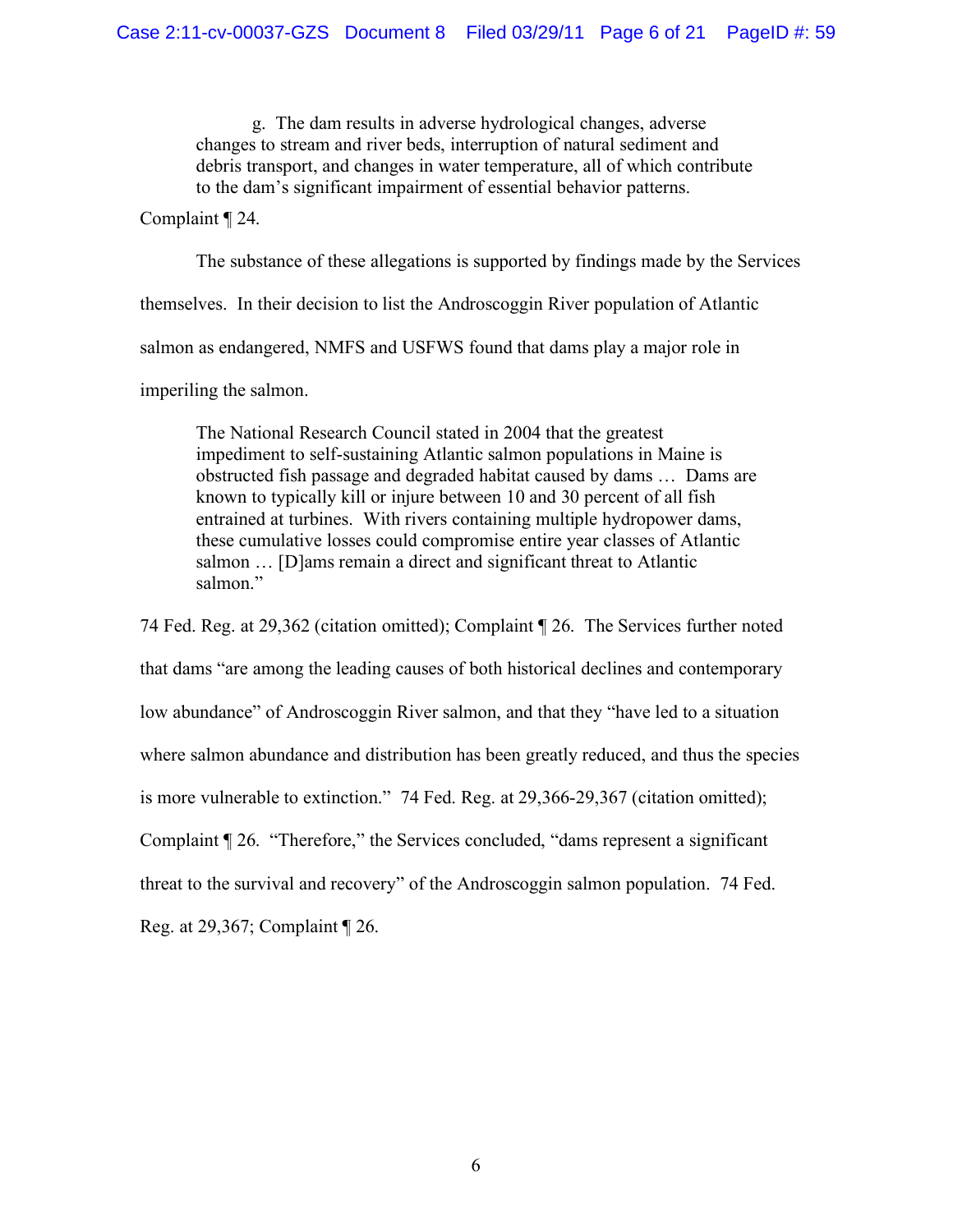#### **TOPSHAM'S PARTICIPATION IN INFORMAL CONSULTATION**

There are only three potential exemptions from the ESA's take prohibition. A take is allowed if authorized by (1) an incidental take permit ("ITP") issued by the Services under Section 10 of the ESA, 16 U.S.C. § 1539(a)(1)(B); (2) an incidental take statement ("ITS") issued by the Services under the Section 7 consultation process, 16 U.S.C. § 1536(o)(2); or (3) an exemption granted by the Endangered Species Committee made up of seven Cabinet-level members, 16 U.S.C. § 1536(e)-(p). Topsham does not have authorization to take Atlantic salmon under any of these exemptions. Complaint  $\P$ 2, 25.

However, apparently anticipating that its federal licensing agency, the Federal Energy Regulatory Commission ("FERC"), will eventually engage in formal "consultation" with the Services under Section 7 of the ESA, Topsham has obtained FERC's approval to act as its "non-federal representative" in "informal consultation" with the Services.<sup>1</sup> Skancke Dec. Ex. 1 (submitted by Topsham). One potential outcome of the formal consultation process, if it in fact begins, is the issuance of an incidental take statement to Topsham, which would allow Pejepscot dam to take a limited number of

<sup>&</sup>lt;sup>1</sup> Section 7 of the ESA directs federal agencies to ensure that the actions they take, including those they fund or authorize, do not jeopardize the existence of any listed species or adversely affect its critical habitat, 16 U.S.C. § 1536(a)(2), and further directs federal agencies to "consult with" the Services "on any prospective agency action at the request of, and in cooperation with, the prospective permit or license applicant" where the contemplated action is likely to affect a listed species,  $\underline{\text{id}}$ . § 1536(a)(3). Although Topsham already has a license from FERC to operate Pejepscot dam, the company presumably would apply to FERC for an amendment to its license, thus triggering the Section 7 consultation process. Informal consultation, in which Topsham apparently is now engaged, is an "optional process" that is "designed to assist the Federal agency in determining whether formal consultation … is required." 50 C.F.R. § 402.13(a).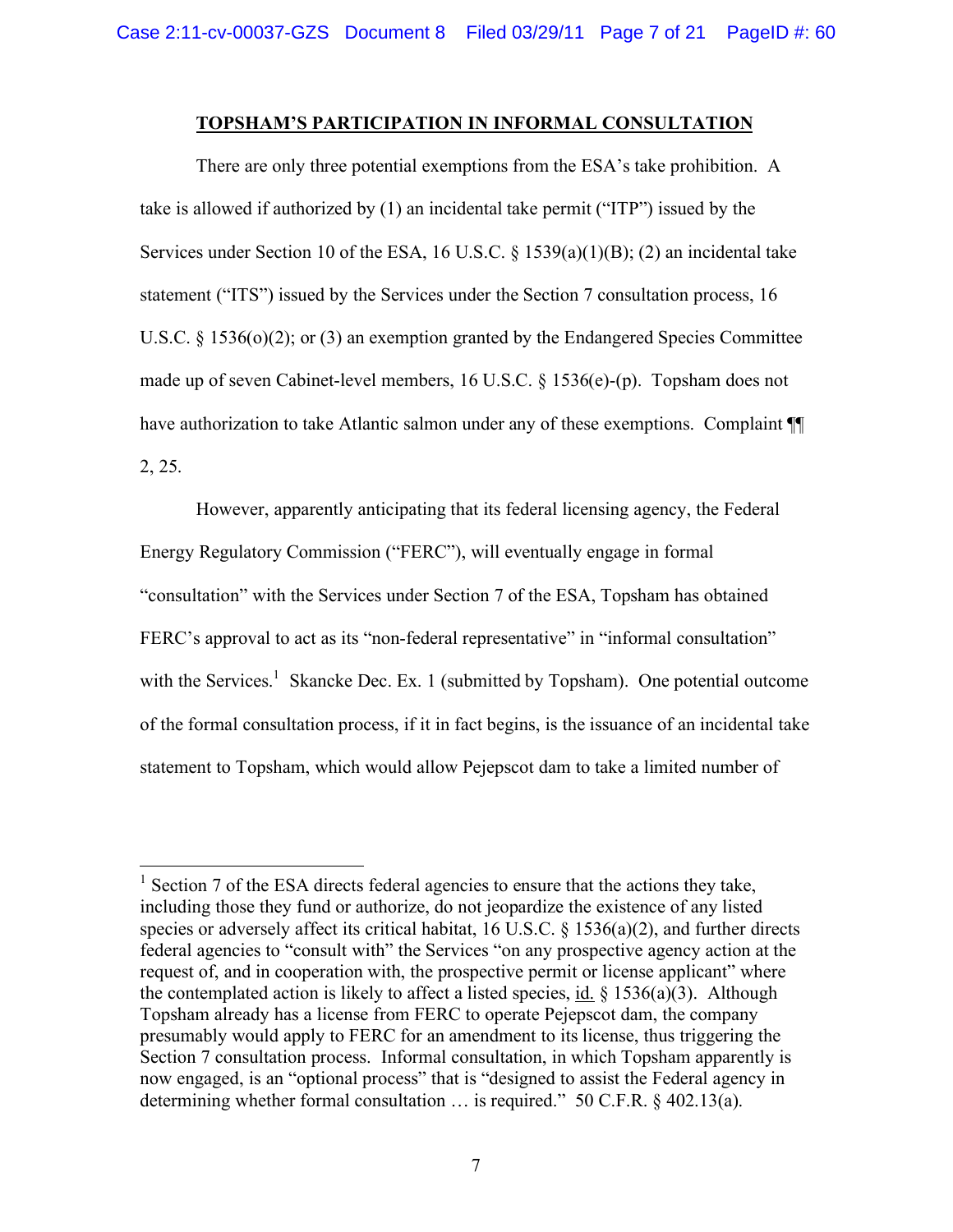Atlantic salmon but would require that specified "reasonable and prudent measures" be taken to "minimize" the harm to the salmon.<sup>2</sup> 16 U.S.C. § 1536(b)(4)(ii).

The availability of an ITS to Topsham is far from certain. An ITS is authorized only where the activity in question is not likely to "jeopardize the continued existence" of the endangered species or to "result in the … adverse modification" of its critical habitat. 16 U.S.C. § 1536(a)(2) & (b)(4)(B). Section 7 does not authorize the issuance of an ITS (and Section 10 does not authorize the issuance of an ITP) if the Services find that the species' condition is too fragile to allow for a take of any magnitude. With a returning Androscoggin River salmon population in the low double digits, such a finding is a very realistic possibility here.

Topsham now argues that its participation in this (presently informal) consultation process strips this Court of jurisdiction to adjudicate Plaintiffs' take claim. As a matter of law, Topsham is wrong.

# **ARGUMENT**

# **I. THE COURT HAS JURSIDCTION OVER THIS LAWSUIT UNDER THE PLAIN LANGUAGE OF THE ESA.**

# **A. This Court Is Authorized To Determine Whether Topsham Is Committing A Take Of Atlantic Salmon.**

The essence of Topsham's argument is that this Court lacks the authority to

determine whether the company is committing a take, and that only the Services

 $2^2$  A take is considered "incidental" when the purpose of the activity is not to take an endangered species, but rather to conduct some otherwise lawful activity that incidentally results in a take. 16 U.S.C.  $\S$  1539(a)(1)(B) (regarding incidental take permits); 50 C.F.R. § 402.02 (regarding incidental take statements). Presumably, Pejepscot dam's take of salmon would be deemed incidental because the purpose of the dam is not to take salmon but to generate electrical power and its operation is an otherwise lawful activity.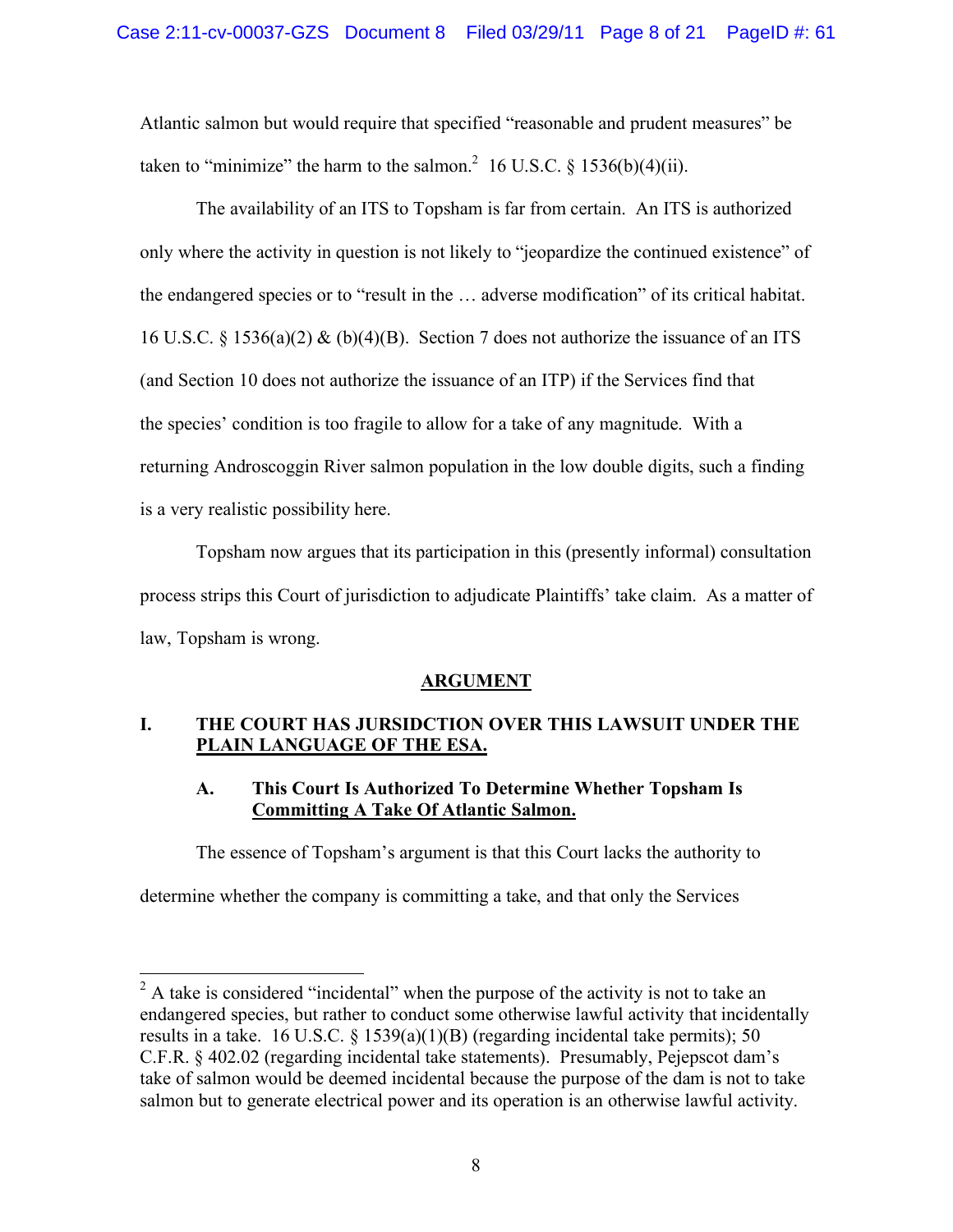(especially in the course of Section 7 consultation) may make that determination.<sup>3</sup> The language and structure of the statute demonstrate otherwise.

Section 9 of the ESA contains a flat prohibition against committing a take: "it is unlawful for any person subject to the jurisdiction of the United States to … take any [endangered] species." 16 U.S.C. § 1538(a)(1)(B). Under Topsham's erroneous view of the ESA, however, takes would be *allowed* until barred by the Services. Thus, Topsham's argument runs, it may kill an unlimited number of Atlantic salmon now with impunity, and only later, if the Services conclude after formal consultation that a take is occurring, must the company halt the take or implement measures to reduce the size and impact of that take (assuming the Androscoggin salmon have not by then become extinct). This is akin to a person without a driver's license arguing that he can legally drive a car now because he has scheduled a driver's license test with the Bureau of Motor Vehicles for some point in the future. If he flunks the test, he would argue, he will stop driving then.

Nothing in the Act supports this nonsensical interpretation. The definition of "take" in the ESA is unequivocal: it means "to harass, harm, pursue, hunt, shoot, wound, kill, trap, capture, or collect, or to attempt to engage in any such conduct." 16 U.S.C. § 1532(19). Determining whether a take is occurring involves a straightforward analysis of whether the activity in question falls within the statutory definition. Had Congress wanted instead to limit the definition of a take to those activities *which the Services* 

 $3$  See, e.g., Defendant Topsham Group's Motion to Dismiss ("MTD") at 10 ("[the] consultation process … is a necessary prerequisite to identifying the appropriate method for a facility's compliance with the ESA"); 16 ("the question of whether operation of a dam results in a taking of Atlantic salmon … was **expressly** assigned to federal agencies by Congress under the ESA") (bold in original).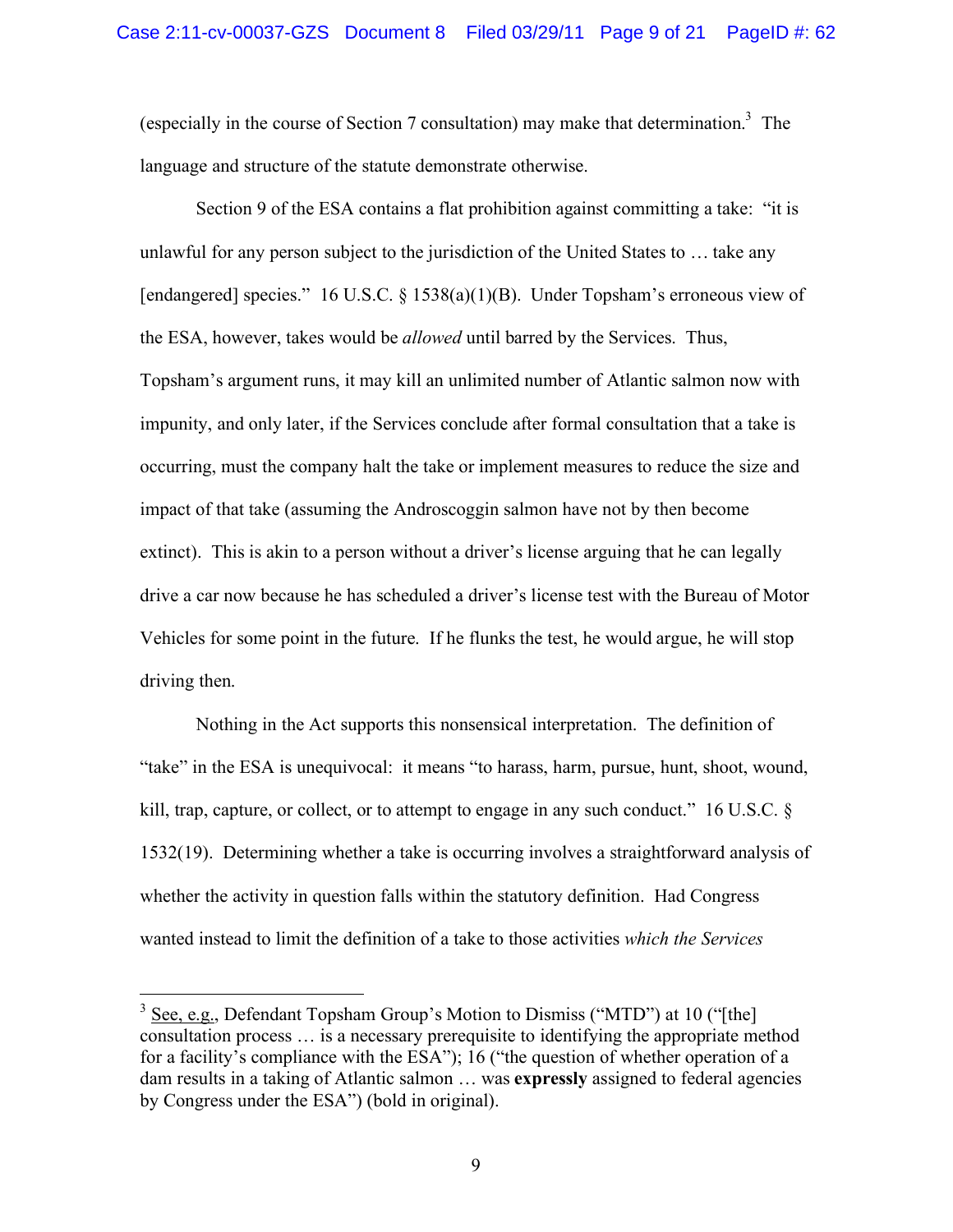*determine* to be a take, it could easily have done so. Similarly, as discussed above, the statute specifies three clearly delineated exemptions from the take prohibition. Had Congress wanted to also include *participation in section 7 consultation* among the situations qualifying for an exemption, it could easily have done so.

Moreover, there is nothing in the citizen suit provision of the Act that prevents a district court from adjudicating whether a take is occurring. That section grants "jurisdiction" to the district courts both to "enforce" the provisions of the Act against any party alleged to be in violation thereof and to "order" the Services to carry out their duties in implementing the Act. 16 U.S.C.  $\S$  1540(g)(1). Topsham's argument would write the first of these grants of jurisdiction out of the Act, thus limiting those who seek to restrain unlawful takes to the recourse of mounting an Administrative Procedure Act ("APA") appeal to a decision of the Services – and then only if Section 7 consultation has been pursued and brought to completion. See MTD at 11 (suggesting that Plaintiffs "must" await final agency action and then pursue their claims under the [APA]").

Again, Congress *could* have drafted the ESA in this fashion, but did not. Rather, the Act specifies that federal government activity precludes the commencement of a citizen enforcement suit only in two limited situations: where the Services have already commenced a penalty action against the alleged violator, or where the United States is already prosecuting a criminal action against the violator. 16 U.S.C. § 1540(g)(2)(ii) & (iii). Otherwise, the grant of jurisdiction to the federal courts is unaffected by ongoing or anticipated administrative proceedings.

Accordingly, the First Circuit has recently held that a pending application for an incidental take permit – the statutory analogue to the incidental take statement – does not

10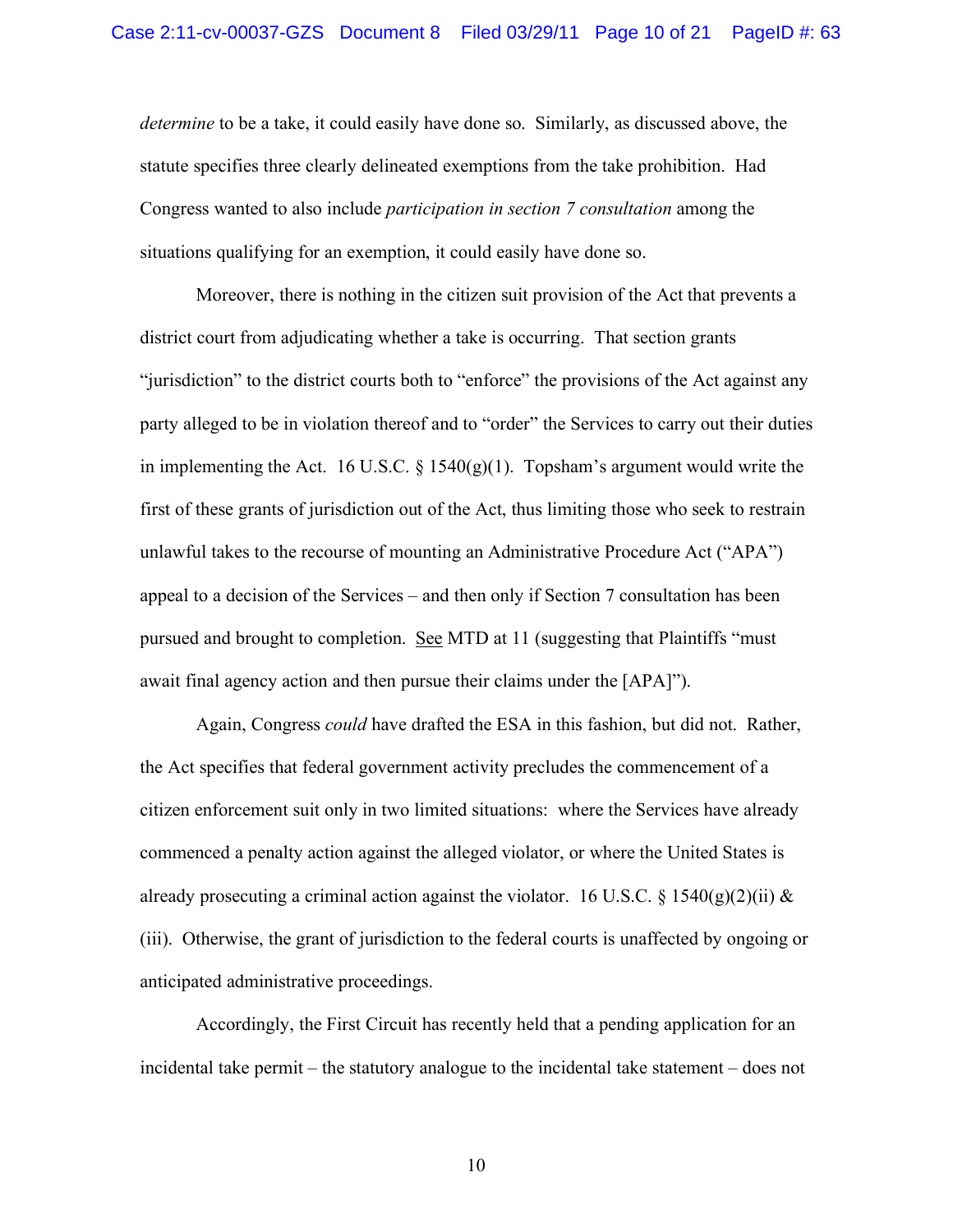prevent the district courts from exercising jurisdiction in a citizen suit to determine whether an unlawful take is occurring in the interim.

Nothing in the statutory language about ITPs constrains the power of the federal judiciary. Similarly, *nothing in the citizen suit provision purports to subordinate judicial remedies to the ITP process*. The provision simply states that "[t]he district courts shall have jurisdiction … to enforce any … provision or regulation, or to order the Secretary to perform such act or duty," at issue in a citizen suit. 16 U.S.C. § 1540(g)(1). *There is no reason to think that while Congress intended for FWS to consider the facts as to whether species-wide harm would be done before it can issue an ITP, it intended to preclude a federal judge from considering the same facts*.

Animal Welfare Institute ("AWI") v. Martin, 623 F.3d 19, 28-29 (1st Cir. 2010)

(emphasis added; footnote omitted) (State of Maine liable for illegally taking endangered Canada lynx through its trap licensing program, even though ITP application to authorize take was pending); see also Loggerhead Turtle v. Volusia County Council, 896 F. Supp. 1170, 1177 (M.D. Fla. 1995) (court in ESA citizen suit held it was "not divested of jurisdiction over this case simply because" defendant "filed an application for an incidental take permit"), rev'd on other grounds, 148 F.3d 1231 (11th Cir. 1998). Similarly, courts have adjudicated citizen suit take claims where the conduct at issue was also the subject of Section 7 consultation. See Strahan v. Roughead, 2010 U.S. Dist. LEXIS 123636 (D. Mass. Nov. 22, 2010) (take claim against the Navy for killing endangered whales during training operations adjudicated on merits despite pendency of Section 7 process); Alabama v. United States Army Corps of Eng'rs, 441 F. Supp 2d 1123 (N.D. Ala. 2006) (take claim against the Corps of Engineers for killing endangered mussels by decreasing water flow through dam adjudicated on merits even though Corps was in process of Section 7 consultation with USFWS); cf. United States Public Interest Research Group ("USPIRG") v. Atlantic Salmon of Maine, 215 F. Supp. 2d 239 (D. Me.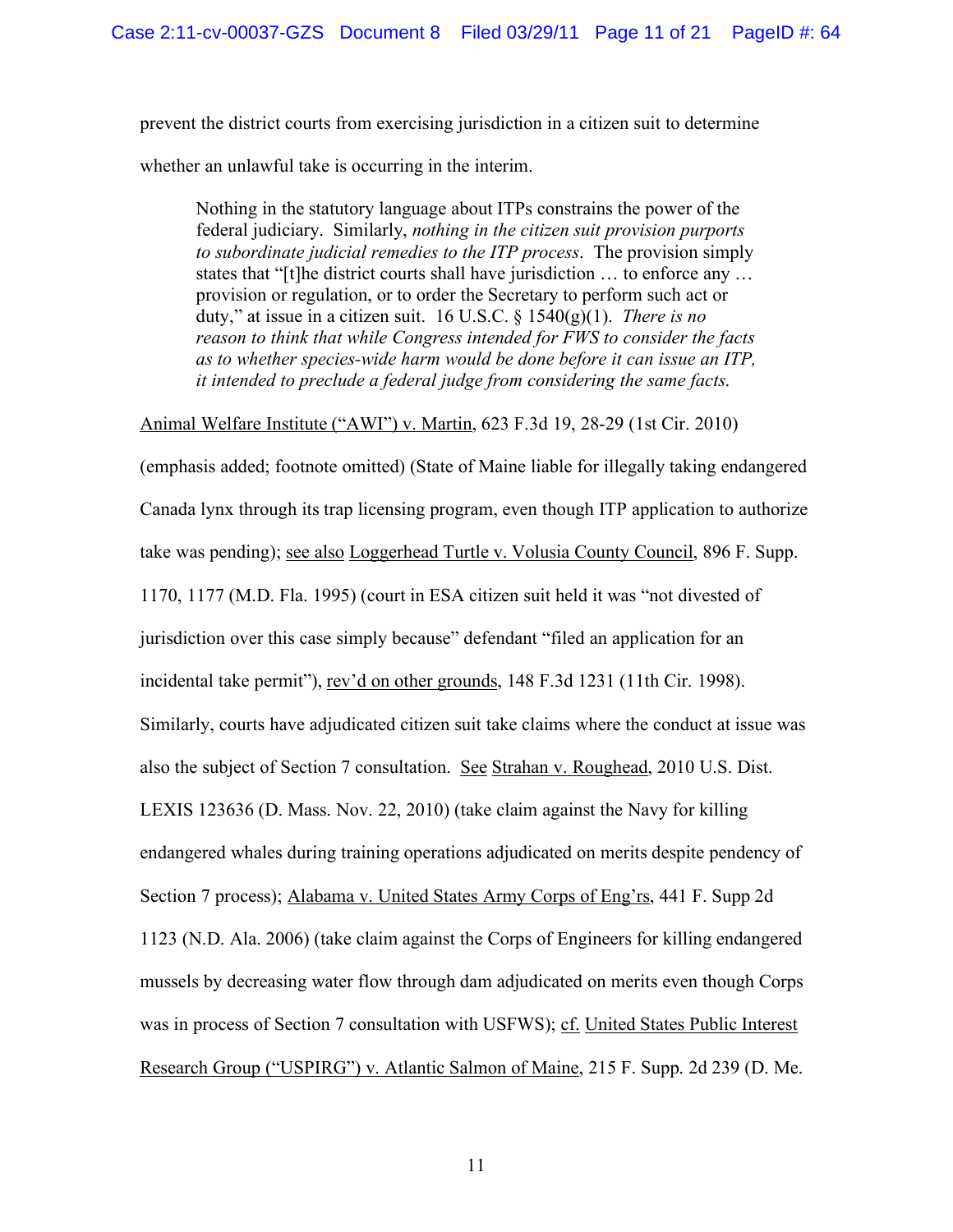2002), aff'd, 339 F.3d 23 (1st Cir. 2003) (under Clean Water Act, discharger liable for discharging pollutants into the ocean without a permit even though its permit application was pending).

Rather than cite, much less discuss, these cases, Topsham relies instead on Bennett v. Spear, 520 U.S. 154 (1997), a case that did not involve a claim of illegal take. In Bennett, the Supreme Court held that a developer seeking to challenge a biological opinion issued by the Services must proceed under the APA rather than under the ESA's citizen enforcement provision. The ESA provision, noted the Court, "is a means by which private parties may enforce the substantive provisions of the ESA against regulated parties – both private parties and the Government agencies – but is not an alternative avenue for judicial review of the Secretary's implementation of the statute." 520 U.S. at 173. In the instant case, Plaintiffs invoke the citizen suit provision for precisely the purpose endorsed by the Court: to enforce a "substantive provision" of the ESA (the take prohibition) against a "regulated party" (Topsham). In an attempt to avoid the logical conclusion that this case is therefore a proper use of the ESA citizen suit provision, Topsham concocts a fiction: that the *real* subject of the action is a challenge to the Services' implementation of the Act (despite the fact that the complaint does not name the Services as defendants, makes no allegations against them, and seeks no relief from them). $<sup>4</sup>$ </sup>

<sup>&</sup>lt;sup>4</sup> In arguing that Plaintiffs' "real objective" is to have this Court, rather than the Services, administer the Section 7 consultation process, Topsham focuses on that portion of Plaintiffs' prayer for relief that asks that the company be required to "prepare a [biological assessment] according to a specified schedule." See MTD at 5, 12; Complaint Relief Request (b). However, ordering one found to be in violation of the take prohibition to timely seek authorization through the "incidental take" process is a logical step toward remedying the violation, e.g., Animal Protection Institute v. Holsten, 541 F.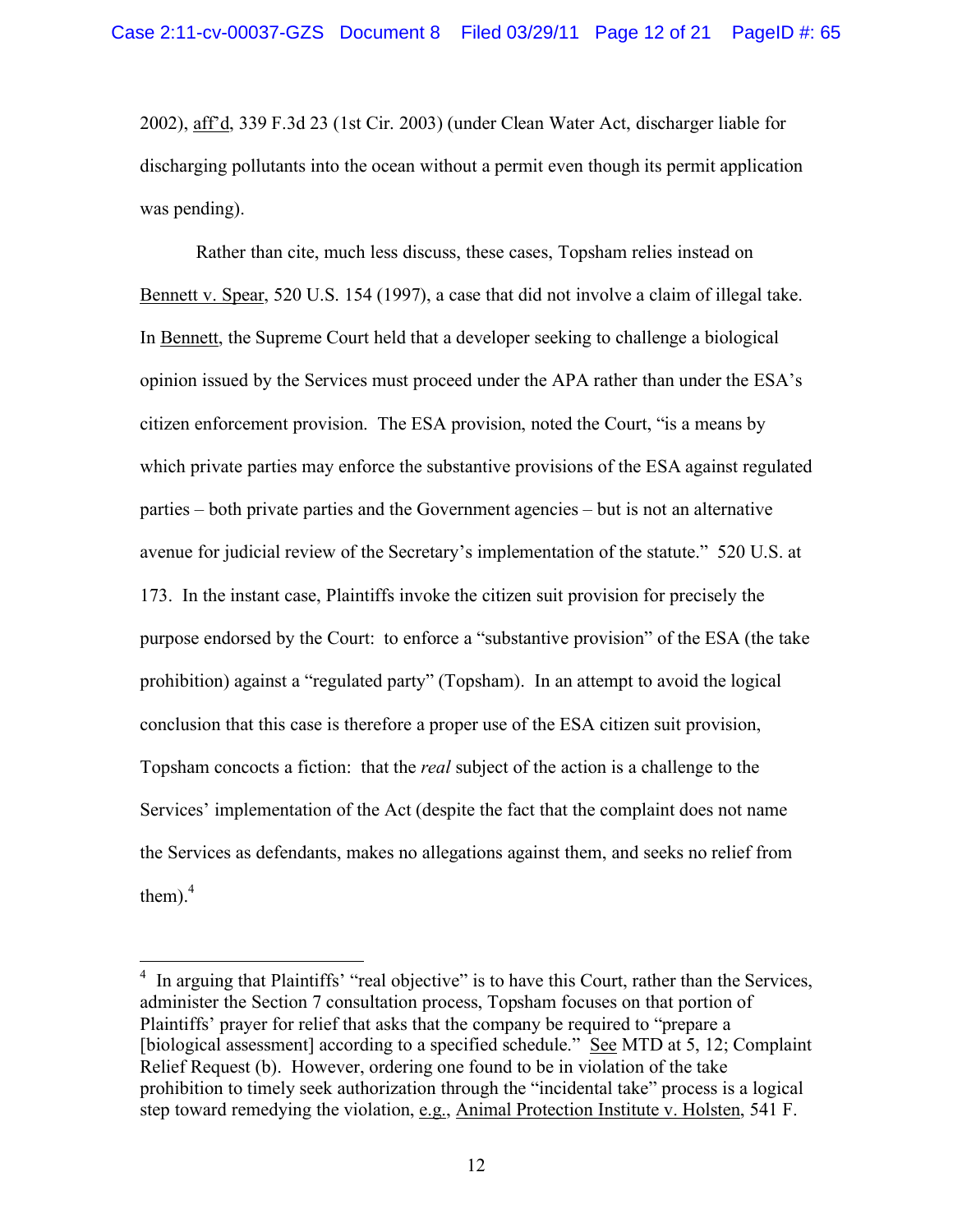A nearly identical argument was recently rejected by the District of Massachusetts in Strahan v. Roughead, 2010 U.S. Dist. LEXIS 123636. There, the plaintiff sued the Navy for its alleged take of endangered whales during training exercises. In moving to dismiss for lack of subject matter jurisdiction, the Navy invoked Bennett v. Spear and argued that the plaintiff must wait until NMFS takes final action under section 7 of the ESA, and then appeal that determination under the APA. The court disagreed, and declined to dismiss the case:

The instant action is not analogous to **Bennett** on this point. In contrast to the type of suit prohibited by Bennett, the instant action does not challenge the Secretary of the Interior's administration of the ESA, but rather the alleged violations of the Navy, a regulated agency. Specifically, Strahan alleges that the Navy's operation of "a fleet of just under a thousand vessels" in the Federally Protected Whales' marine habitat "routinely kills, injures, harms, harasses and otherwise unlawfully takes" Federally Protected Whales, alters their habitat, and impedes their life activities, all in violation of the "take" prohibition of Section 9.

2010 U.S. Dist. LEXIS 123636, at \*21.

 $\overline{a}$ 

Similarly, the Court has jurisdiction here to determine whether Topsham is

committing an unlawful take of Atlantic salmon at Pejepscot dam.

# **B. The Case Is Ripe For Adjudication.**

Topsham also contends this Court lacks jurisdiction because the case is not ripe

for review. A claim is ripe if  $(1)$  it is fit for judicial decision and  $(2)$  hardship would

ensue if the court withholds jurisdiction. Stern v. United States Dist. Court, 214 F.3d 4,

Supp. 2d 1073, 1081 (D. Minn. 2008) (defendant ordered to submit an ITP application within 33 days), and leaves the administration of that process to the Services. Moreover, Topsham ignores the other aspects of this prayer for relief, which request that company be ordered to "prevent Atlantic salmon from swimming into operating turbines," and to "implement other appropriate measures to comply with the ESA's take prohibition," relief that has nothing to do with the Section 7 process. Complaint Relief Request (b)(1)  $& (2).$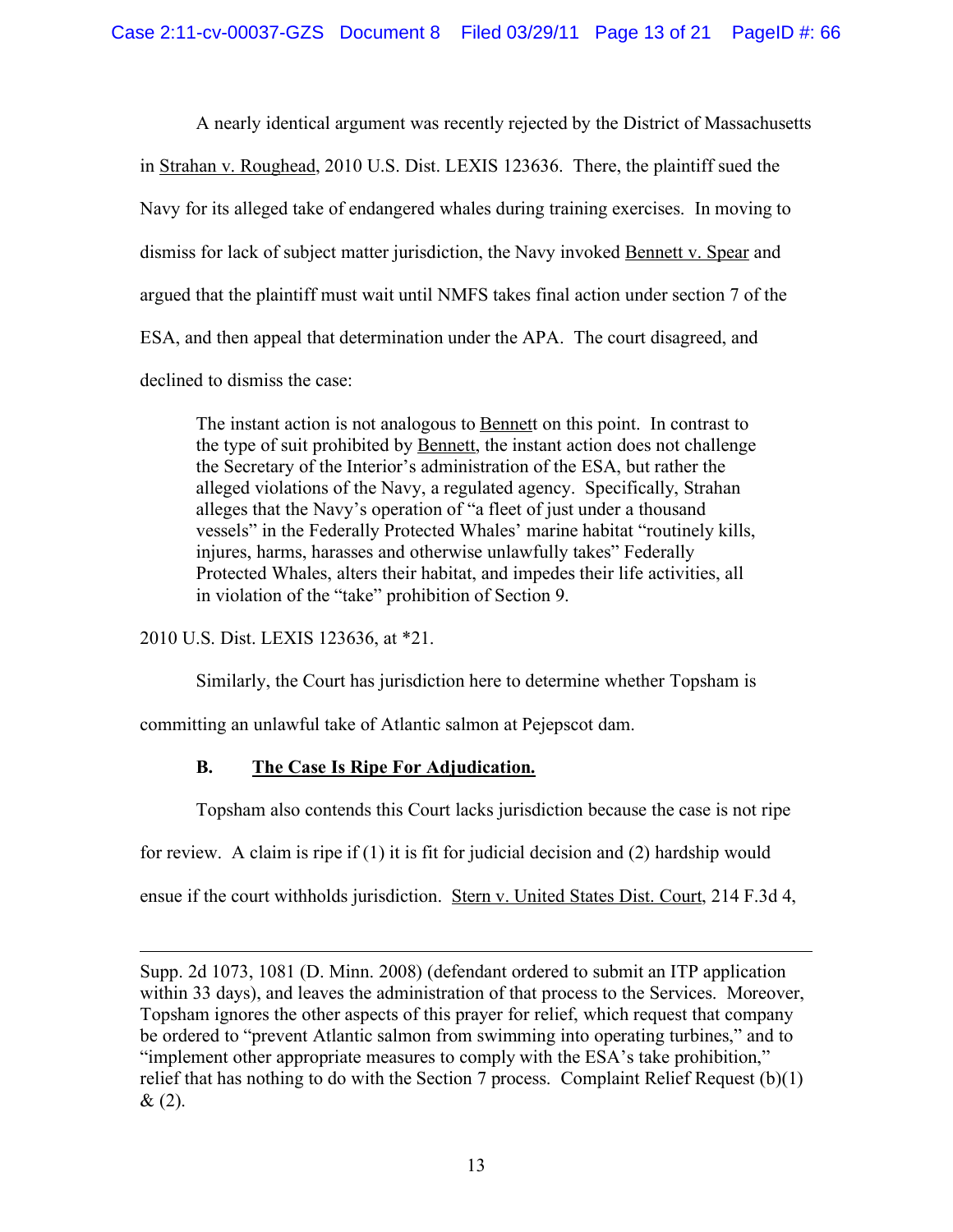10 (1st Cir. 2000). These criteria are easily satisfied here.

A claim is fit for judicial decision when it is based "on an application of historical facts to the law." Downeast Ventures v. Washington County, 2005 U.S. Dist. LEXIS 32649, at \*26 (D. Me. Dec. 12, 2005) (claim by alleged property owner that county wrongly seized its property was ripe even though contemporaneous state case could have resolved questions regarding ownership of the property). If instead the claim is based on "anticipated events and injury" that are "remote," it is not ripe. Ernst & Young v. Depositors Econ. Protection Corp., 45 F.3d 530, 537, 540-41 (1st Cir. 1995) (cited by Topsham) (claim unripe where a "stretched chain" of eight separate events, many of them "speculative," would have had to transpire before the harm alleged by plaintiffs would have occurred). Here, the facts underlying Plaintiffs' claim are neither remote nor contingent; they are happening now. The Complaint alleges that Pejepscot dam *presently*  kills and injures salmon and blocks their access to spawning and rearing habitat*.*

Topsham suggests this case is not fit for judicial decision because it could become moot if the Services in the Section 7 process decide Topsham is not committing a take. MTD at 14. This argument is simply a variation of Topsham's flawed argument that this Court lacks jurisdiction under the ESA to determine whether a take is occurring.<sup>5</sup> Whether Topsham is committing a take *now* is not contingent on what the Services may say later. In fact, it is Topsham's suggestion that the Services might find no take is occurring, and not Plaintiffs' take claim, that is speculative. In listing the Androscoggin River salmon as endangered in 2009, the Services declared that "[d]ams are among the

<sup>&</sup>lt;sup>5</sup> It also makes little conceptual sense, as "mootness" is concerned with whether a controversy has *already* been resolved, while "ripeness" is concerned with whether a controversy is *not yet ready* for resolution.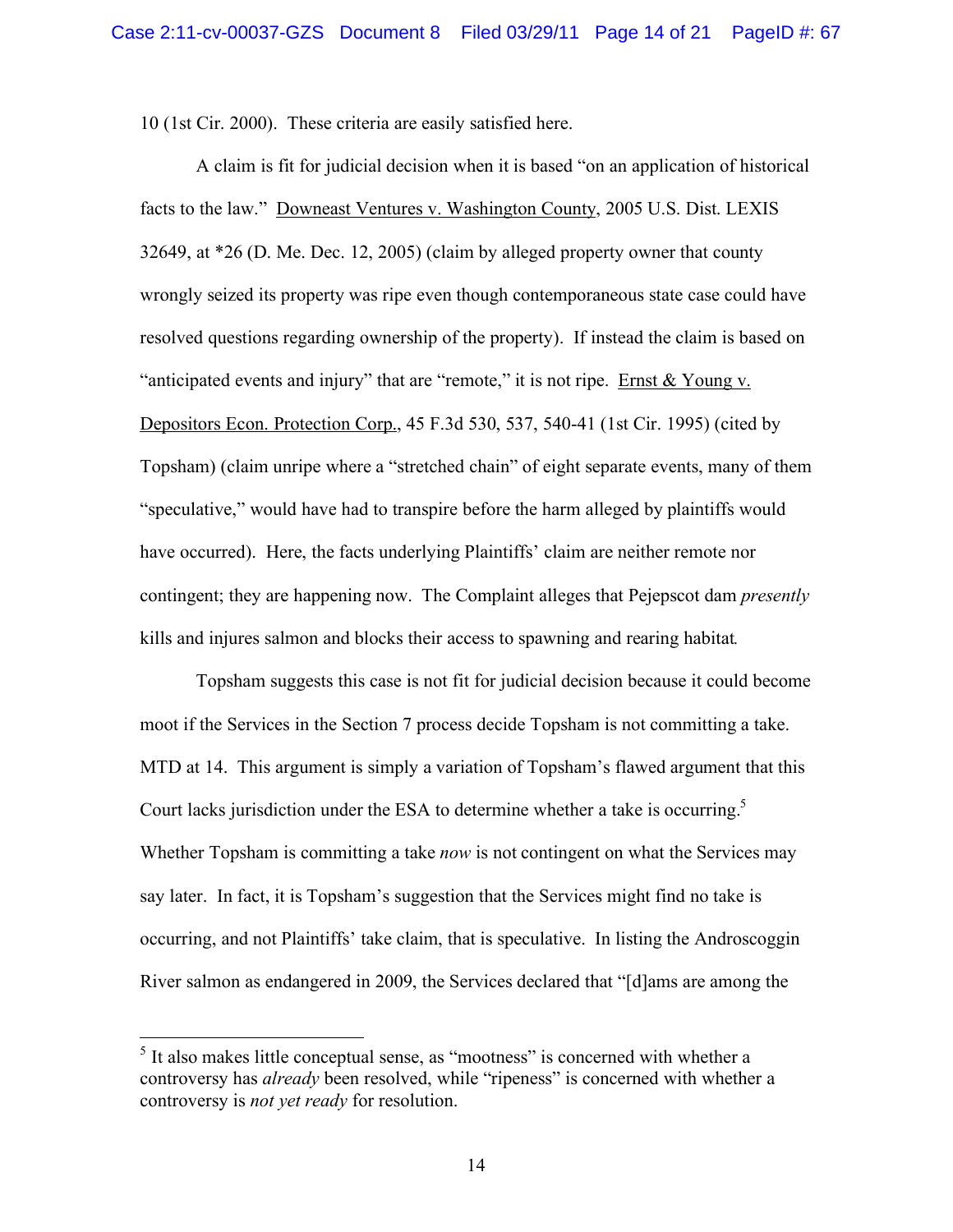leading causes of both historical declines and contemporary low abundance" and "represent a significant threat to [their] survival and recovery." See supra at 6. It is highly unlikely the Services would reverse themselves and conclude that Pejepscot dam has no adverse effect on salmon. There is a greater likelihood the Services would find any level of take unacceptable and deny an ITS altogether.<sup>6</sup>

Nor would eventual issuance of an ITS render this case moot. To begin with, Plaintiffs are entitled to relief during the period Topsham is committing a take without authorization. Holsten, 541 F. Supp. 2d at 1077 (rejecting argument that a citizen suit alleging take is moot because an incidental take permit may be issued later, and granting relief during pendency of ITP application). Moreover, federal courts have the equitable power in citizen enforcement cases to order remediation of past harm caused by illegal conduct; this is so even where the relief imposes requirements more stringent than those contained in an agency-issued permit. See generally USPIRG v. Atlantic Salmon of Maine, 339 F.3d 23, 30 (1st Cir. 2003) (upholding order imposing conditions to protect Atlantic salmon that were more stringent than those imposed by Clean Water Act discharge permit).<sup>7</sup> As the First Circuit has stated, "the remedying of past violations, so long as it does not reduce protection ordered by the agency, is a matter of district court

<sup>&</sup>lt;sup>6</sup> In any event, a decision by the Services that an ITS is not required would not immunize Topsham from ESA Section 9 liability if this Court determines the company is currently taking salmon. Only compliance with an *issued* ITS shields a person from Section 9 liability. Cascadia Wildlands Project v. U.S. Fish & Wildlife Serv., 219 F. Supp. 2d 1142, 1148 (D. Or. 2002).

 $<sup>7</sup>$  I Ka'aina v. Kaua'I Island Util. Corp., 2010 U.S. Dist. LEXIS 101948 (D. Hawaii Sept.</sup> 24, 2010), cited by Topsham, suggested in dictum that issuance of an ITP could render a take claim moot. However, the court in that case offered no analysis of the mootness issue, and did not address either the many cases that have adjudicated take claims despite the pendency of ITP applications or Section 7 consultation, see supra at 10-12, or the availability of remediation as a remedy to redress past violations.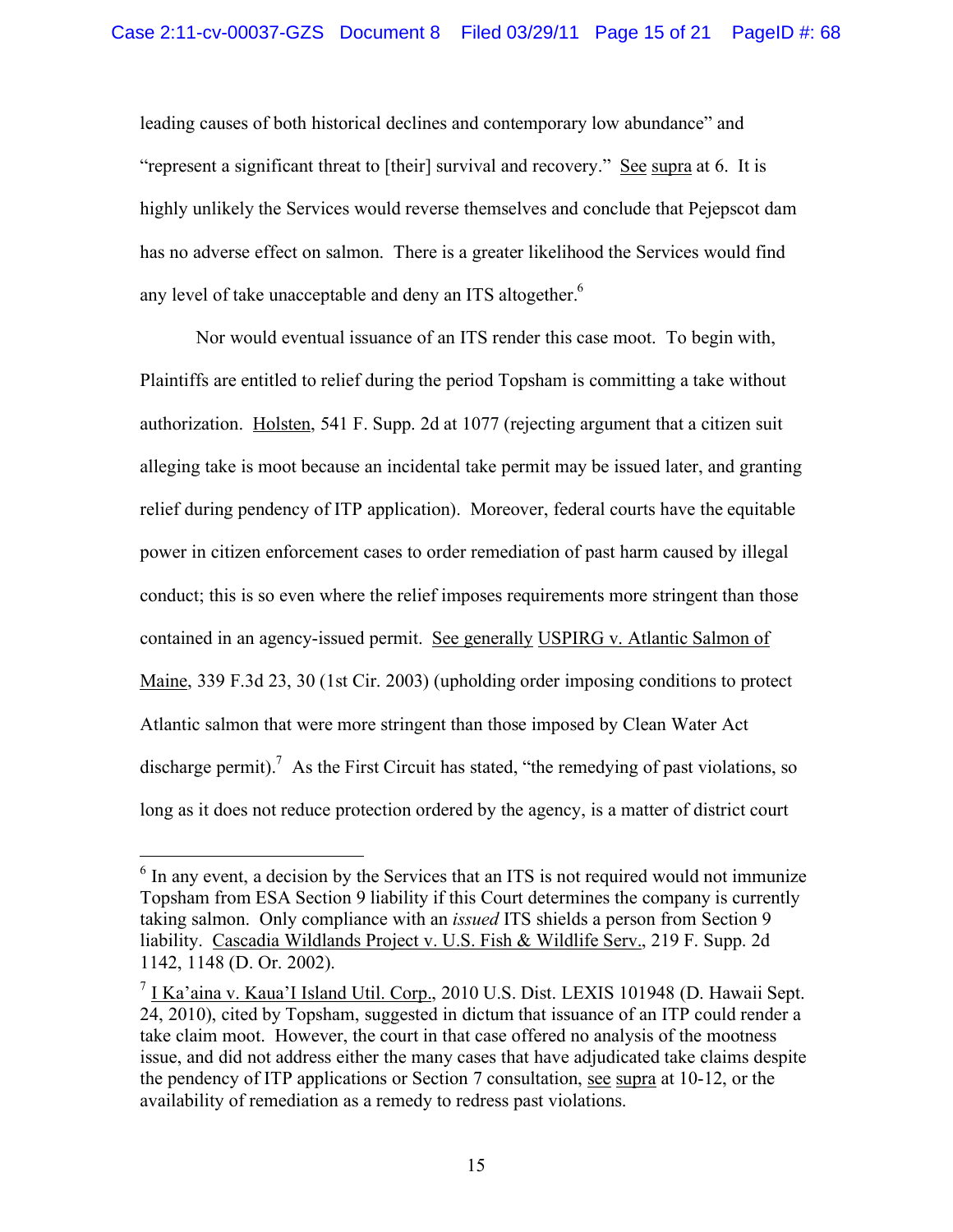judgment reviewed for abuse of discretion." Id.<sup>8</sup>

With respect to hardship, Topsham pointedly ignores the fact that the Androscoggin River population of salmon is nearly extinct, and that delay only worsens their plight. There is no deadline by which the Services must complete the consultation process. 16 U.S.C. § 1536(b)(2) ("Consultation under [16 U.S.C. § 1536(a)(3)] shall be concluded within such period as is agreeable to the Secretary, the Federal agency, and the [license] applicant concerned."). And the Services' track record in timely addressing requests for incidental take authorization in Maine is less than stellar. Martin, 623 F.3d at 23 (as of October 2010, USFWS had taken no action on ITP application filed in August 2006 seeking authorization for trapping program to incidentally take lynx).<sup>9</sup> Topsham seeks immunity from potential liability while the administrative process plays out on some unspecified timetable, but in the meantime its Pejepscot dam hastens the demise of a species. Such a view of the ESA is diametrically opposed to Congress' intent in enacting the statute. Tennessee Valley Auth. ("TVA") v. Hill, 437 U.S. 153, 184 (1978) ("The plain intent of Congress in enacting this statute was to halt and reverse the trend toward species extinction, whatever the cost.").

### **II. THE COURT SHOULD NEITHER DECLINE TO EXERCISE JURISDICTION NOR STAY THIS CASE.**

As an alternative, Topsham asks the Court to either (a) invoke the doctrine of primary jurisdiction and abstain from hearing the case or (b) stay the case during the

 $8$  Further, as part of the injunctive relief in that case, the district court ordered defendants to operate "in strict compliance with" any permit ultimately issued. USPIRG v. Atlantic Salmon of Maine, 257 F. Supp. 2d 407, 432-33, 435 (D. Me. 2003). The Court here could similarly order Topsham to operate Pejepscot dam in compliance with any take authorization it receives, and for this reason, too, this case would not be rendered moot by the issuance of an ITS.

 $9^9$  To Plaintiffs knowledge, final action on that ITP application still has not been taken.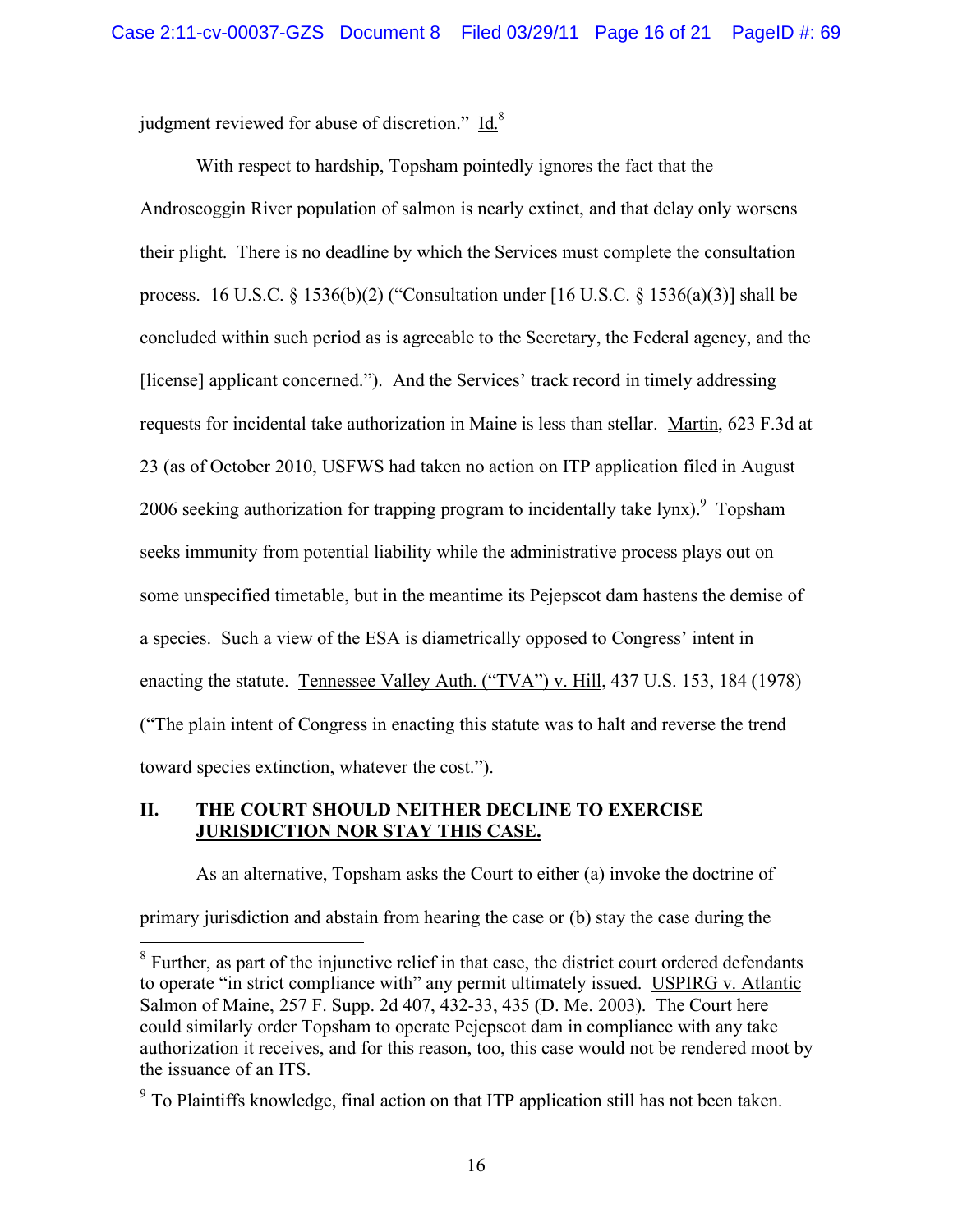pendency of the Section 7 consultation process. The primary jurisdiction and stay analyses are essentially the same. St. Bernard Citizens for Envl. Quality v. Chalmette Ref., 348 F. Supp. 2d 765, 767 (E.D. La. 2004).

Federal courts have a "virtually unflagging obligation … to exercise the jurisdiction given to them." Chico Serv. Station v. Sol Puerto Rico Ltd., 2011 U.S. App. LEXIS 1568, at \*19 (1st Cir. Jan. 26, 2011) (citation omitted). Similarly, the moving party must overcome a "heavy burden" to prevail on a stay motion. E.g., Chalmette Refining, 348 F. Supp. 2d at 767 (citation omitted); Amersham Int'l v. Corning Glass Works, 108 F.R.D. 71, 72 (D. Mass. 1985).

Here, "enforcement of the ESA's prohibition against the 'take' of endangered or threatened species has been placed squarely within the jurisdiction of the courts through the ESA citizen suit provision." Coho Salmon v. Pacific Lumber Co., 61 F. Supp. 2d 1001, 1016 (N.D. Cal. 1999) (declining to invoke primary jurisdiction doctrine in ESA take case despite defendant's pending application for incidental take permit). As the First Circuit recently stated, the circumstances justifying abstention from jurisdiction in a citizen enforcement suit "will be exceedingly rare." Chico Service, 2011 U.S. App. LEXIS 1568, at \*28; see also Atlantic Salmon of Maine, 339 F.3d at 34 ("primary jurisdiction should be invoked sparingly where it would preempt a citizen suit under the Clean Water Act") (citation omitted); Maine People's Alliance v. Holtrachem Mfg., 2001 U.S. Dist. LEXIS 11162, at \*23 (D. Me. Jan. 8, 2001) (primary jurisdiction is to be invoked in citizen suit "most sparingly, if at all").

Federal environmental statutes "specifically delineate the narrow circumstances in which agency actions may interfere with citizen enforcement," and abstention from

17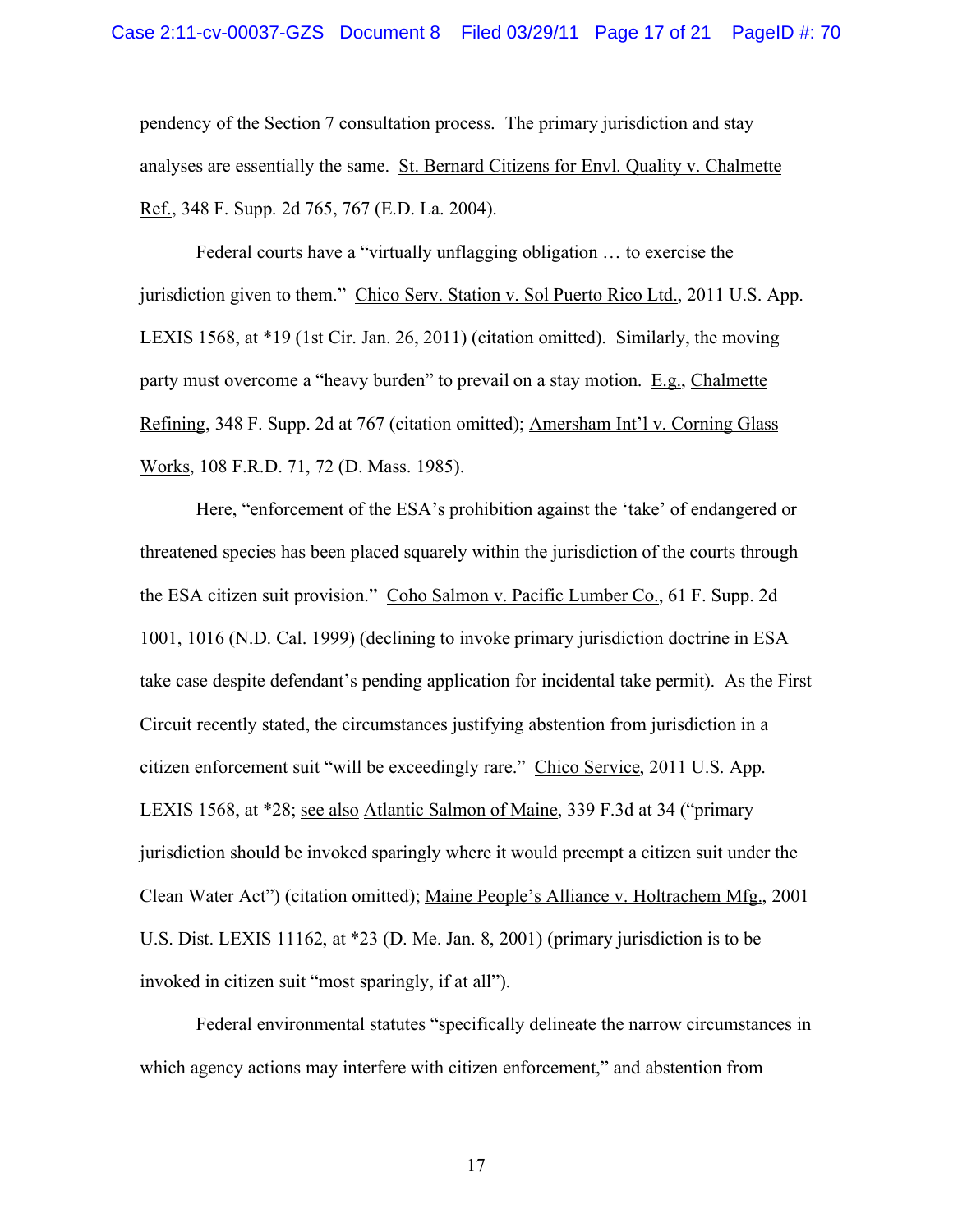jurisdiction in other circumstances "would 'frustrate Congress's intent, as evidenced by its provisions for citizen suits, to facilitate broad enforcement of environmental protection laws and regulations.'" Chalmette Refining, 348 F. Supp. 2d at 768 (citations omitted); Chico Serv., 2011 U.S. App. LEXIS 1569, at \*28 (noting "Congress's careful delineation of the limited situations in which federal courts must refrain from hearing citizen suits"); Holtrachem, U.S. Dist. LEXIS 11162, at \*23. As discussed supra at 10, neither of the ESA provisions under which government actions preclude a citizen "take" suit is present here.

This is not one of those rare cases in which a deviation from the jurisdictional scheme devised by Congress is justified. Special expertise is not needed to determine whether Topsham is taking Atlantic salmon; the federal courts routinely make "take" determinations. E.g., Martin, 623 F.3d at 29 (court ruled Maine violated ESA by taking lynx); Strahan v. Coxe, 127 F.3d 155, 163-165 (1st Cir. 1997) (court ruled Massachusetts violated ESA by taking whales); Palila v. Hawaii Dep't of Land & Natural Resources, 852 F.2d 1106, 1109-1110 (9th Cir. 1988) (court ruled Hawaii violated ESA by taking endangered bird species); AWI v Beech Ridge Energy LLC, 675 F. Supp. 2d 540, 564- 580 (D. Md. 2009) (court ruled wind turbines take Indiana bats); Loggerhead Turtle, 896 F. Supp. at 1177 (M.D. Fla. 1995 (in rejecting primary jurisdiction argument, court found USFWS expertise not needed to determine whether defendant is taking endangered turtles). $10$ 

 $10$  Babbitt v. Sweet Home Chapter of Communities for a Greater Oregon, 515 U.S. 687, 703, 708 (1995) does not hold otherwise. The issue in that case was not whether a particular party was committing a take. Rather, that case involved a challenge to a USFWS regulation interpreting the term "harm" under the ESA's definition of "take." The Court simply stated that in construing the validity of such a regulation, courts should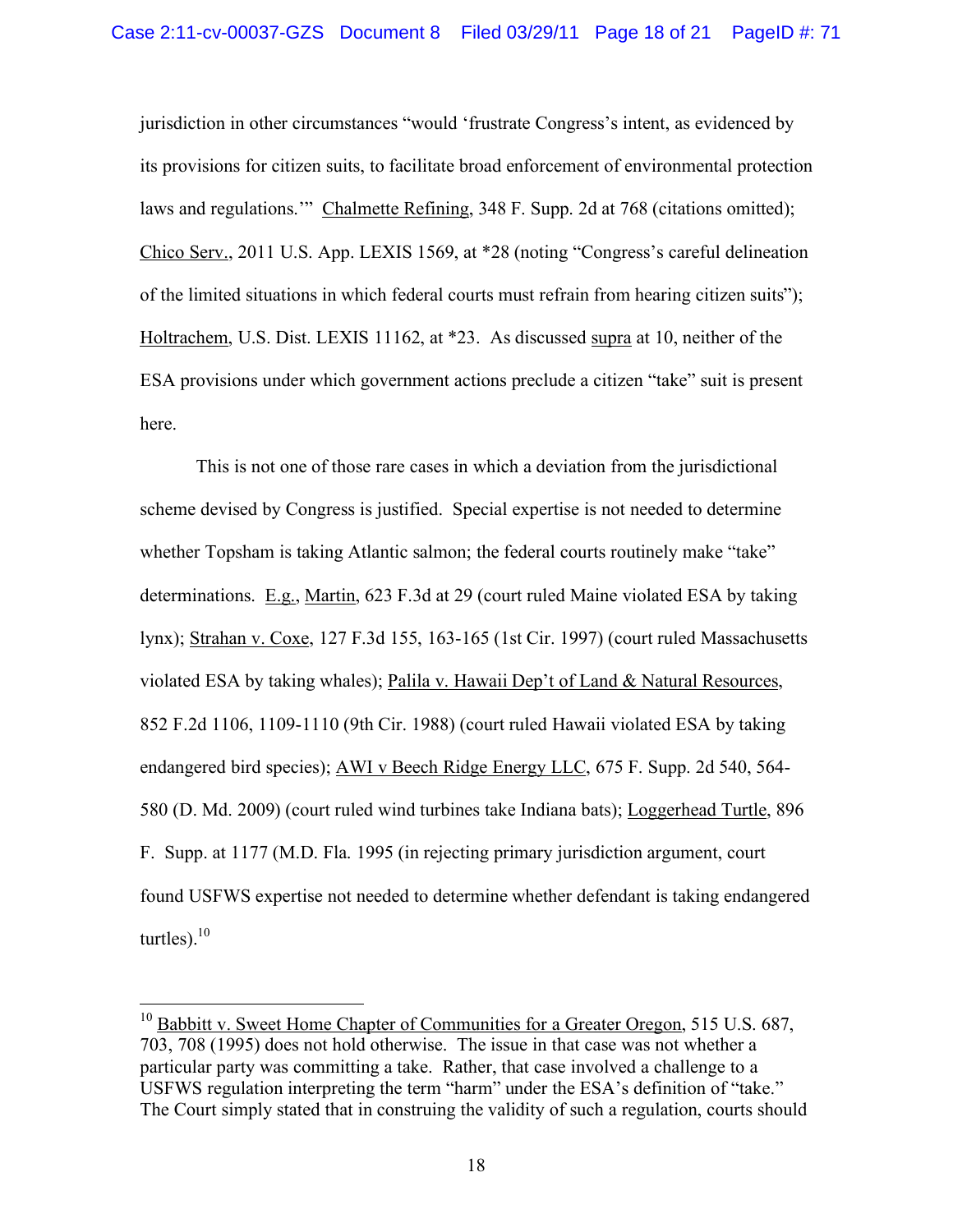Moreover, staying this case or declining jurisdiction would be anathema to strong enforcement of the ESA. As the Supreme Court concluded in the seminal case of TVA v. Hill, 437 U.S. at 174, "examination of the language, history, and structure of [the ESA] indicates beyond doubt that Congress intended endangered species to be afforded the highest of priorities." See also AWI v. Martin, 2008 U.S. Dist. LEXIS 97765, at \*70 (D. Me. 2008) (quoting TVA v. Hill in denying request to stay ESA citizen suit while ITP application was pending); Holsten, 541 F. Supp. 2d at 1077 (stay denied despite pendency of ITP application). Under Topsham's view of the Act, the company should be left free to await the culmination of the Section 7 consultation process before taking steps to meaningfully protect salmon, even though it had years of warning that the Androscoggin River salmon would be listed as endangered. See Complaint ¶ 34. This is not the result envisioned by the ESA. TVA v. Hill, 437 U.S. at 177 (the "dominant theme" in congressional discussion of the Act was the "'overriding need to devote whatever effort and resources were necessary to avoid further diminution of ... wildlife resources'") (citation omitted).

Lastly, Topsham does not demonstrate that any hardship or inequity will occur by proceeding with the case, much less that such considerations could outweigh the strong federal interest in preserving the Atlantic salmon. See generally Landis v. North American Co., 299 U.S. 248, 255 (1936) ("[A] suppliant for a stay must make out a clear case of hardship or inequity in being required to go forward, if there is even a fair possibility that the stay for which he prays will work damage to someone else."). Rather,

 $\overline{a}$ 

give deference to the agency's interpretation. Further, proceeding with the instant case is perfectly *consistent* with the Services' finding that dams on the Androscoggin River are both a primary cause of the near extinction of the river's Atlantic salmon population and a significant impediment to that population's revival.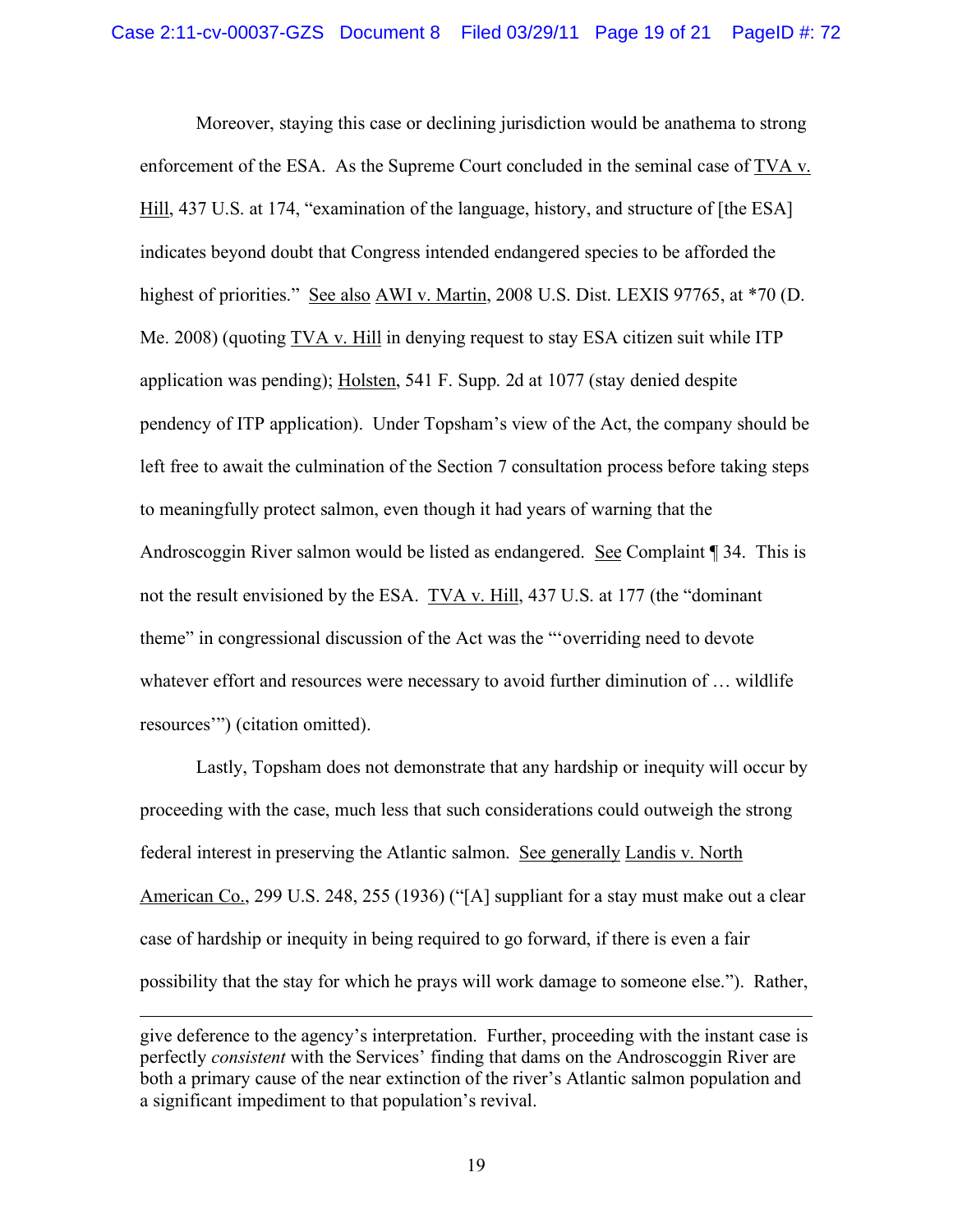it is staying the case that presents the greater risk of harm, both because the survival of a national resource is at risk and because (assuming for purposes of this motion that Plaintiffs' allegations are true) an unlawful take is ongoing. See Martin, 2008 U.S. Dist. LEXIS 97765, at \*70 (denying State of Maine's motion to stay ESA take suit pending its application for an incidental take permit, where "to stay the case would sanction an ongoing violation of the ESA."). $^{11}$ 

# **CONCLUSION**

For the reasons set forth above, Topsham's motion should be denied.

Dated: March 29, 2011

David A. Nicholas Bruce M. Merrill Newton, Massachusetts 02460 Portland, Maine 04101 (617) 964-1548 (207) 775-3333 dnicholas@verizon.net mainelaw@maine.rr.com

44 Winter Street, 4th Floor 1402 Third Ave., Suite 715 Boston, Massachusetts Seattle, Washington 98101 (617) 747-4333 (206) 568-2853 josh.kratka@verizon.net cccnelc@aol.com

 $\sqrt{s}$ /s/ 20 Whitney Road 225 Commercial Street Suite 501

Joshua R. Kratka (*Pro hac vice*) Charles C. Caldart (*Pro hac vice*) National Environmental Law Center National Environmental Law Center

 $11$  I Ka'aina, the ESA stay case on which Topsham relies, involved both a considerably different fact pattern from that of the instant case and a degree of federal government involvement considerably more advanced than is present here. In I Ka'aina, the United States was readying a criminal prosecution against the defendant for past takes of an endangered species, and the defendant in that case requested a stay of a related citizen suit action addressing alleged ongoing takes of the same species. The defendant requested a stay of the civil action to protect its Fifth Amendment rights against selfincrimination. After an analysis of the Ninth Circuit's "Keating factors" (designed to determine whether a criminal defendant's Fifth Amendment rights justify a stay of a civil action), the Hawaii court granted a four-month partial stay of discovery in the citizen suit, but allowed the plaintiff to take discovery in the interim on the issues relevant to an anticipated motion for preliminary injunction. 2010 U.S. Dist. LEXIS 101948, at \*24-27 This is hardly comparable to, or probative of, the situation before the Court here.